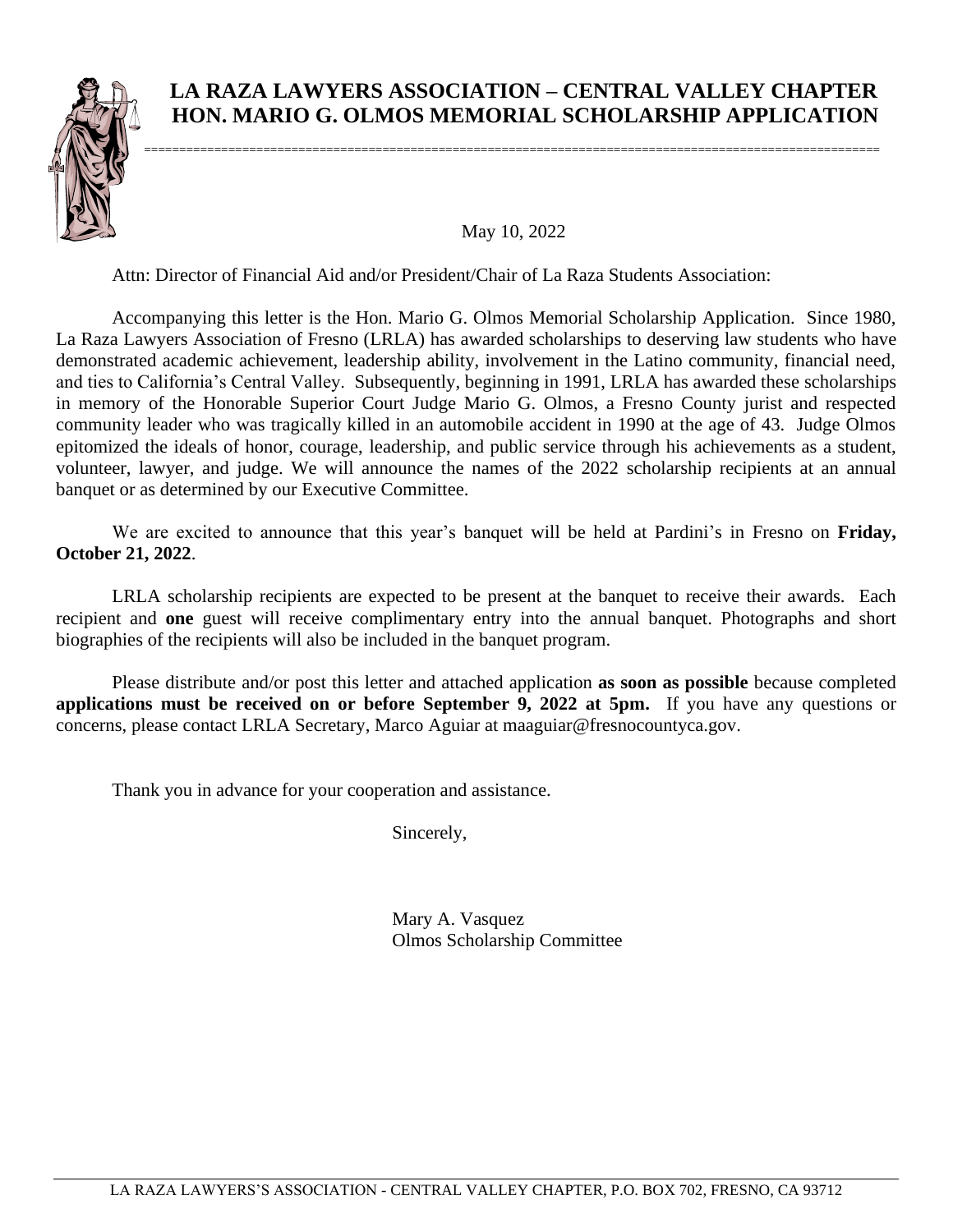

# **LA RAZA LAWYERS ASSOCIATION – CENTRAL VALLEY CHAPTER HON. MARIO G. OLMOS MEMORIAL SCHOLARSHIP APPLICATION**

| Year in School: _______ Enrollment Status: Full Time: ____ Part Time: _____ Day: ____ Night: ____ GPA _______<br>(cumulative)<br>Expected Graduation Date (Mo/Yr): ______________ |
|-----------------------------------------------------------------------------------------------------------------------------------------------------------------------------------|
|                                                                                                                                                                                   |
|                                                                                                                                                                                   |
|                                                                                                                                                                                   |
|                                                                                                                                                                                   |
|                                                                                                                                                                                   |
|                                                                                                                                                                                   |
|                                                                                                                                                                                   |
| Other Education Related Expenses: \$<br>[Please list these expenses on a separate sheet of paper.]                                                                                |
| including, but not limited to, income from employment, spouse's employment, parents' financial assistance, financial aid, grants,<br>other scholarships, gifts, etc.]             |

Please provide a typed personal statement of three pages or less, 12 point font, in which you respond to the following questions:

\_\_\_\_\_\_\_\_\_\_\_\_\_\_\_\_\_\_\_\_\_\_\_\_\_\_\_\_\_\_\_\_\_\_\_\_\_\_\_\_\_\_\_\_\_\_\_\_\_\_\_\_\_\_\_\_\_\_\_\_\_\_\_\_\_\_\_\_\_\_\_\_\_\_\_\_\_\_\_\_\_\_\_\_\_\_\_\_\_\_\_\_\_\_\_

- 1. What do you consider to be the most significant event in your life, and how did this event impact your desire to attend law school?
- 2. What community organizations or activities have you participated in or are currently participating in to advance the social, economic or legal equality for the poor, minorities, and women?
- 3. How do you plan to use your law school education to advance the social, economic, and legal equality for the underserved, minorities, and women of the San Joaquin Valley/Central Valley?
- 4. If you are a past recipient of this scholarship, please specify the year you were awarded the scholarship and articulate why you feel you should be considered for another scholarship.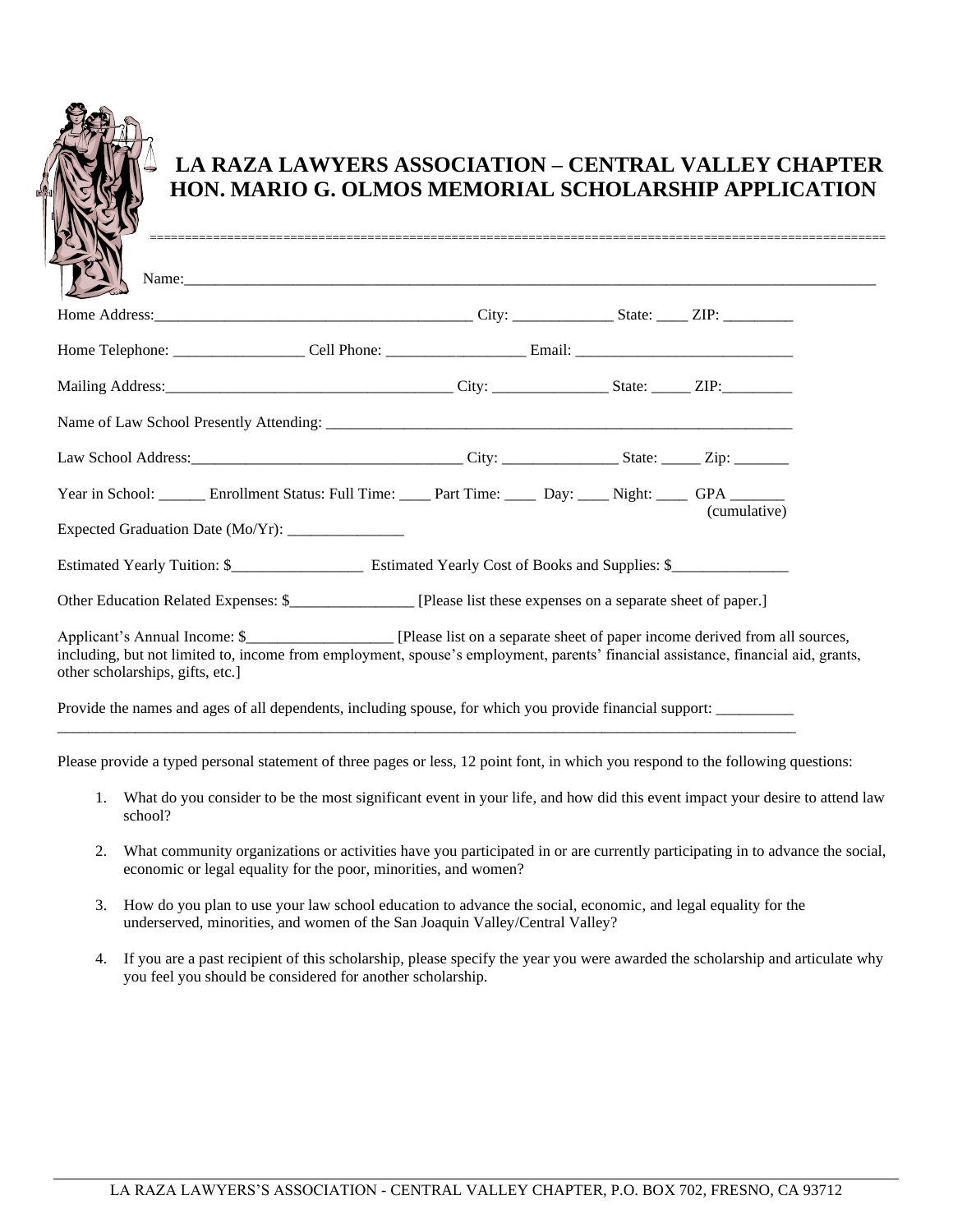You may attach up to three letters of recommendation from non-relatives. The application and the letters of recommendation should be emailed to Marco Aguiar at maaguiar@fresnocountyca.gov and must be received on or before **September 9, 2022 at 5pm**. The letters of recommendation may be emailed separately if they are received by this date.

By signing below, I affirm that all information contained in this application and in any attachments submitted in support thereof are true and correct. I also acknowledge and agree that any false statement or misrepresentation of any material fact submitted for the purpose of determining my eligibility for this scholarship will result in disqualification and that I will be required to repay any scholarship monies received. Also, by signing below I am agreeing that if awarded a scholarship, La Raza Lawyers Association may use any photos taken of me at the banquet or provided by me, for promotional purposes.

\_\_\_\_\_\_\_\_\_\_\_\_\_\_\_\_\_\_\_\_\_\_\_\_\_\_\_\_\_\_\_\_\_\_\_\_\_\_\_\_\_\_\_\_\_\_\_\_\_\_\_\_\_\_\_\_ \_\_\_\_\_\_\_\_\_\_\_\_\_\_\_\_\_\_\_\_\_\_\_\_\_\_\_

Applicant's Signature Date